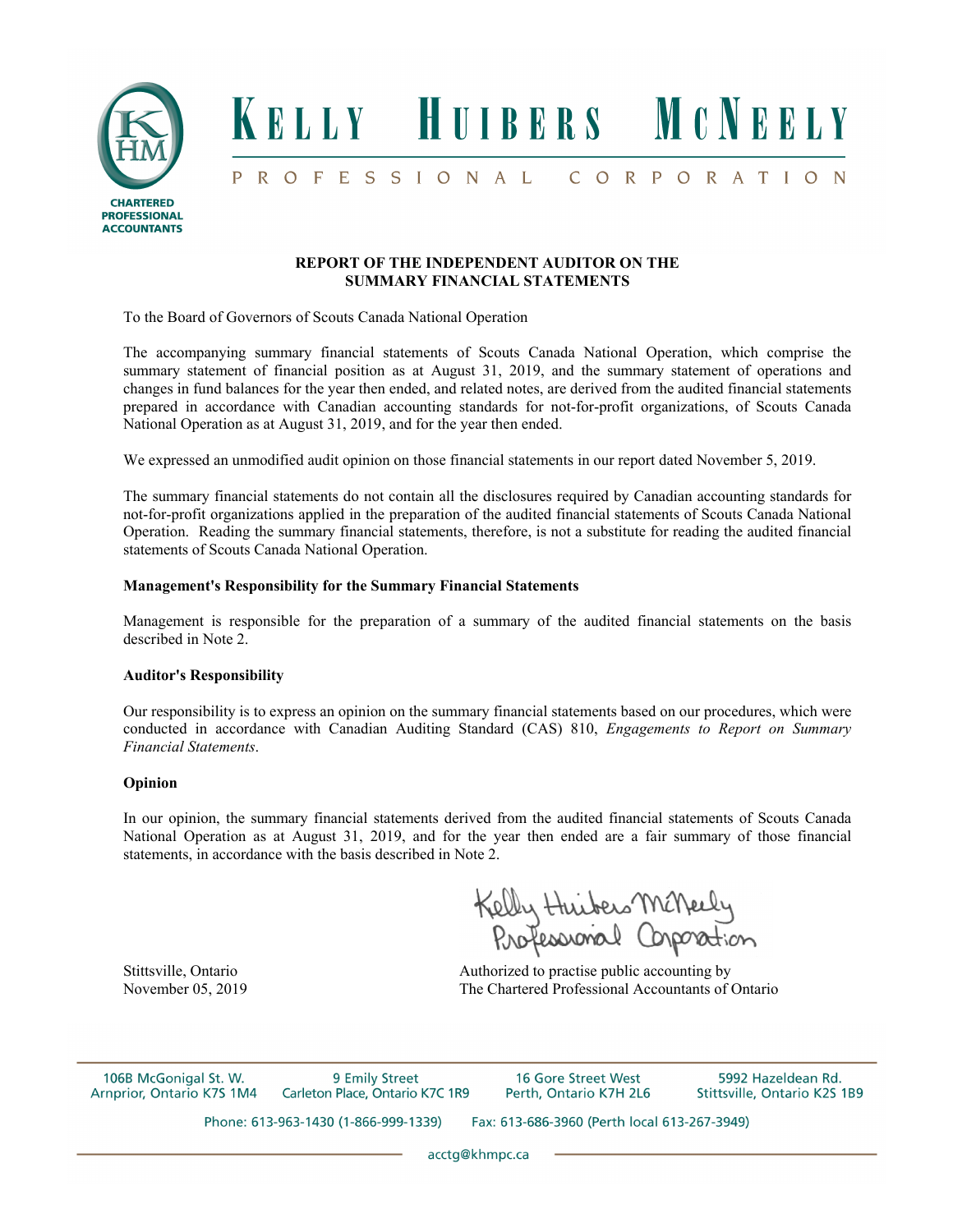# **SCOUTS CANADA NATIONAL OPERATION**

# **SUMMARY STATEMENT OF FINANCIAL POSITION**

# **as at AUGUST 31, 2019**

|                                        | 2019         | 2018                      |
|----------------------------------------|--------------|---------------------------|
| <b>ASSETS</b>                          |              |                           |
| Current assets                         |              | \$12,135,590 \$12,339,774 |
| Investments                            | 15,869,147   | 15,548,252                |
| Tangible capital and intangible assets | 647,304      | 1,091,566                 |
| Prepaid pension costs                  | 3,459,300    | 6,666,100                 |
|                                        | \$32,111,341 | \$35,645,692              |
| <b>LIABILITIES AND FUND BALANCES</b>   |              |                           |
| <b>Current liabilities</b>             |              | \$11,185,279 \$10,482,147 |
| Deferred capital contributions         |              | 277,202                   |
| Employee future benefits               | 2,819,000    | 3,358,000                 |
| Fund balances                          | 18,107,062   | 21,528,343                |
|                                        | \$32,111,341 | \$35,645,692              |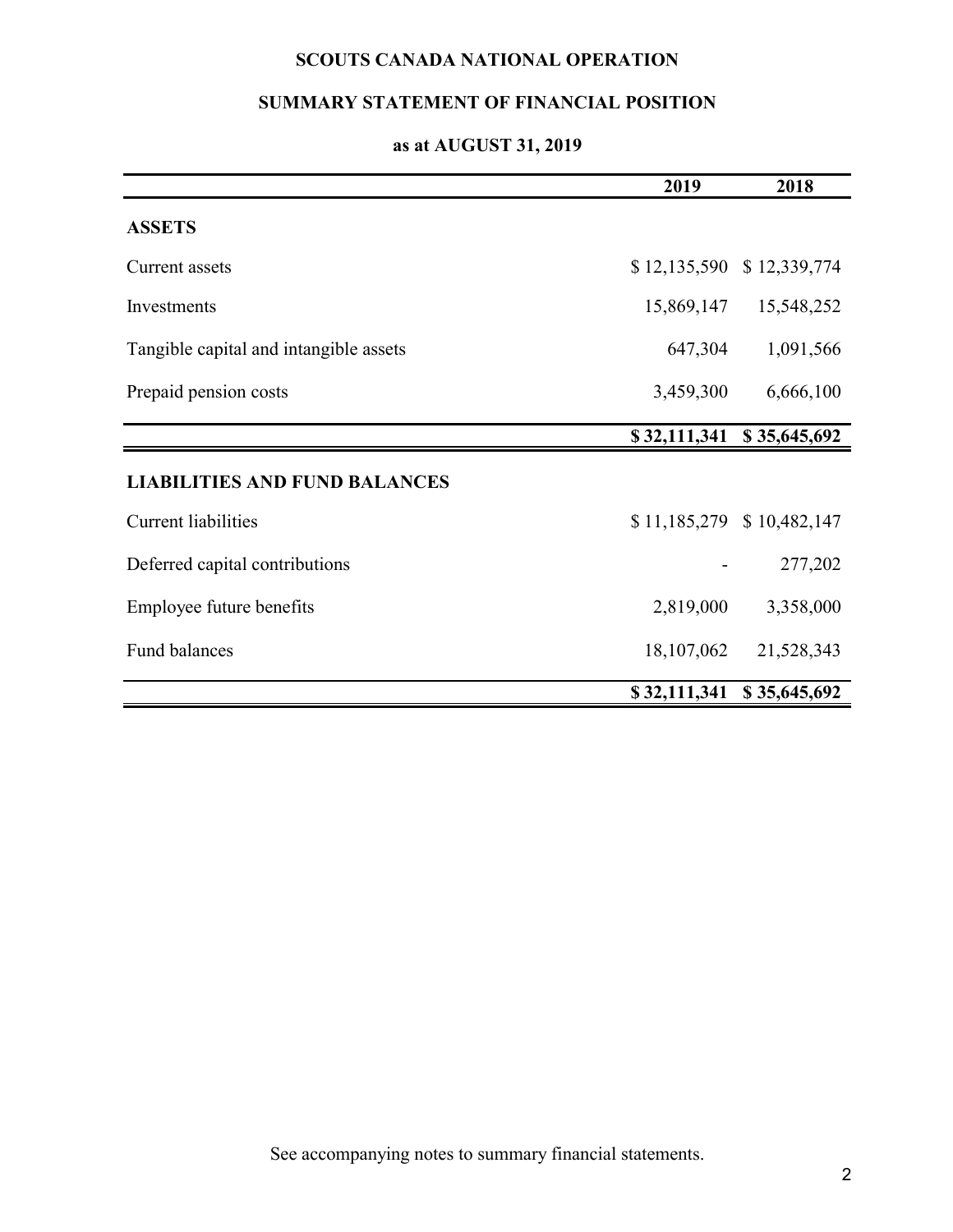### **SCOUTS CANADA NATIONAL OPERATION**

### **SUMMARY STATEMENT OF OPERATIONS AND CHANGES IN FUND BALANCES**

|                                          | Operating<br>Fund   | <b>Restricted &amp;</b><br><b>Endowment</b><br><b>Funds</b> | 2019                       | 2018              |
|------------------------------------------|---------------------|-------------------------------------------------------------|----------------------------|-------------------|
|                                          |                     |                                                             |                            |                   |
| <b>REVENUE</b><br>Membership fees        | 10,977,190 \$<br>\$ |                                                             | 10,977,190<br>$\mathbb{S}$ | 10,615,769<br>\$  |
| Retail                                   | 4,033,500           |                                                             | 4,033,500                  | 4,254,299         |
| Fundraising                              | 4,505,577           | 1,014,224                                                   | 5,519,801                  | 4,361,198         |
| World Scout Foundation donations         |                     | 60,786                                                      | 60,786                     | 34,057            |
| Investment and other                     | 2,043,717           | 350,105                                                     | 2,393,822                  | 2,304,477         |
| Canadian Jamboree                        |                     |                                                             |                            | 40,110            |
| World Scout Jamboree                     | 2,441,578           |                                                             | 2,441,578                  |                   |
|                                          | 24,001,562          | 1,425,115                                                   | 25,426,677                 | 21,609,910        |
| <b>EXPENSES</b>                          |                     |                                                             |                            |                   |
| Salaries and benefits                    | 11,460,783          |                                                             | 11,460,783                 | 12,015,904        |
| Recovery of salaries and benefits        | (1,738,870)         |                                                             | (1,738,870)                | (1,831,581)       |
| Retail                                   | 2,826,123           |                                                             | 2,826,123                  | 2,766,783         |
| Program services                         | 159,258             |                                                             | 159,258                    | 186,971           |
| Grants                                   | 119,921             |                                                             | 119,921                    | 125,530           |
| Technology services                      | 455,785             |                                                             | 455,785                    | 360,697           |
| Financial services                       | 923,937             | 37,610                                                      | 961,547                    | 770,643           |
| Marketing and communications             | 657,494             |                                                             | 657,494                    | 265,406           |
| Fundraising                              | 2,752,753           |                                                             | 2,752,753                  | 2,941,534         |
| Administration                           | 752,851             | 30,000                                                      | 782,851                    | 676,675           |
| Compliance and governance                | 818,936             | 1,413,203                                                   | 2,232,139                  | 838,926           |
| Human resources and volunteer            |                     |                                                             |                            |                   |
| services                                 | 254,005             | 445,288                                                     | 699,293                    | 376,289           |
| Field operations                         | 684,123             |                                                             | 684,123                    | 731,057           |
| Field services                           | 628,256             |                                                             | 628,256                    | 753,098           |
| World Scout Jamboree                     | 2,441,578           |                                                             | 2,441,578                  |                   |
| Other                                    |                     | 210,374                                                     | 210,374                    | 173,223           |
|                                          | 23,196,933          | 2,136,475                                                   | 25,333,408                 | 21, 151, 155      |
| Net revenue (expenses) before the        |                     |                                                             |                            |                   |
| undernoted                               | 804,629             | (711, 360)                                                  | 93,269                     | 458,755           |
| Unrealized gains (losses) on investments | (414, 797)          | (62, 653)                                                   | (477, 450)                 | 380,133           |
| NET REVENUE (EXPENSES)                   | 389,832             | (774, 013)                                                  | (384, 181)                 | 838,888           |
| <b>FUND BALANCES -</b>                   |                     |                                                             |                            |                   |
| <b>BEGINNING OF YEAR</b>                 | 10,641,852          | 10,886,491                                                  | 21,528,343                 | <u>17,949,255</u> |
|                                          | 11,031,684          | 10,112,478                                                  | 21,144,162                 | 18,788,143        |
| Interfund transfers                      | (350,000)           | 350,000                                                     |                            |                   |
| Remeasurements and other items related   |                     |                                                             |                            |                   |
| to employee future benefits              | (3,037,100)         |                                                             | (3,037,100)                | 2,740,200         |
| <b>FUND BALANCES - END OF YEAR</b>       | 7,644,584 \$<br>\$  | 10,462,478                                                  | 18,107,062 \$<br>- \$      | 21,528,343        |

### **For the year ended AUGUST 31, 2019**

See accompanying notes to summary financial statements.